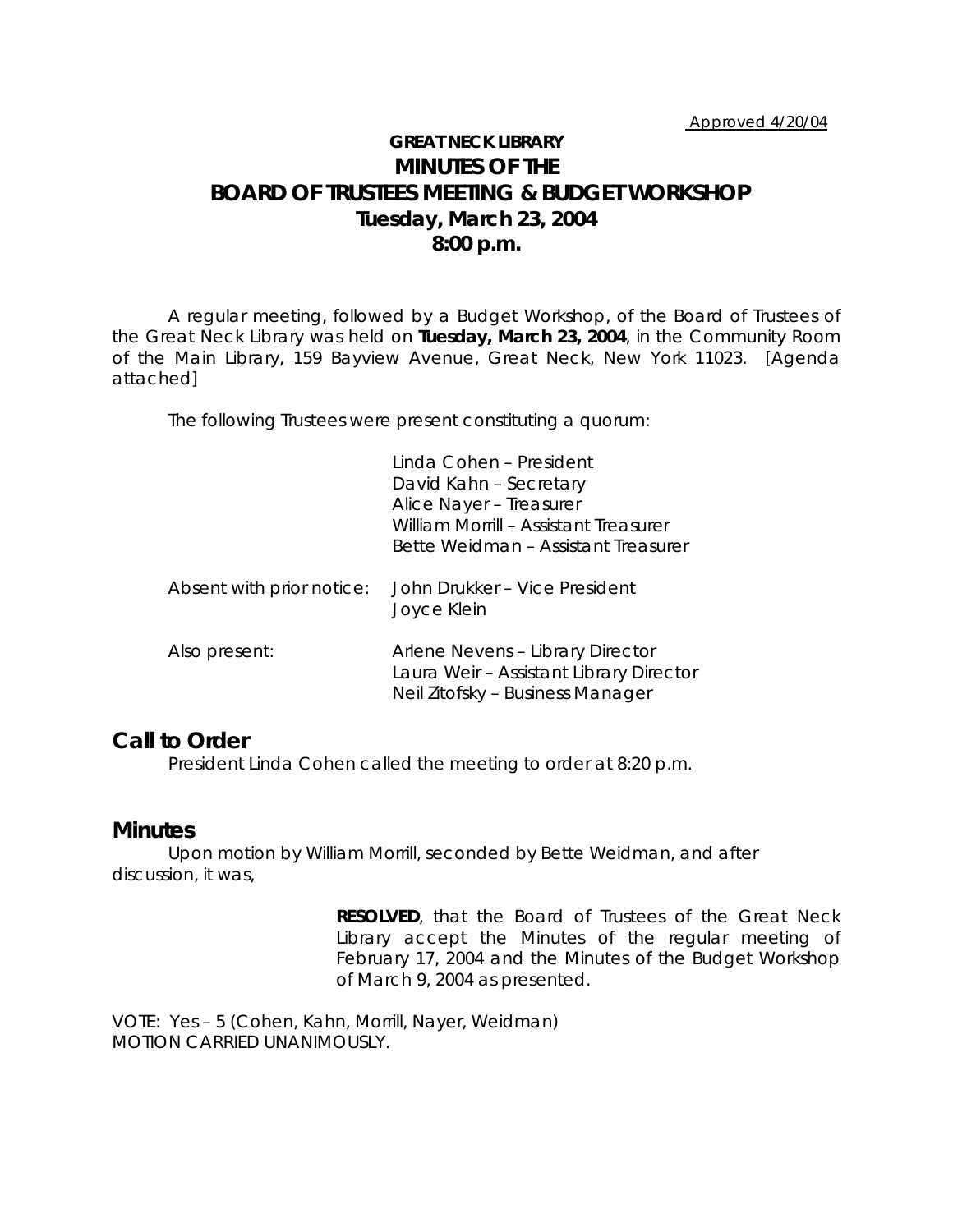## **Treasurer's Report – Personnel Report**

During the month of February 2004, revenue received was \$1,023,781. Total expenses were \$563,701.

At the close of business, February 29, 2004, total operating fund holdings were \$1,582,199, which were on deposit at HSBC and The Bank of New York, and in Petty Cash funds at Main and the Branches. This compares to a January 2003 balance of \$1,761,465.

Additionally, the balance of the Main Building and Special Services fund was \$1,274,357; the Automated Library fund was \$131,704; the Restricted Gift fund was \$45,617; the Branch and Special Services fund was \$130,872. These funds totaled \$1,582,550 on February 29, 2004. The February 2003 total was \$1,818,794.

Upon motion by Alice Nayer, seconded by Bette Weidman, and after discussion, it was,

> **RESOLVED,** that the Board of Trustees of the Great Neck Library accept the March 23, 2004, Treasurer's Report with the Personnel Changes of February 13, 2004 through March 19, 2004.

VOTE:Yes – 5 (Cohen, Kahn, Morrill, Nayer, Weidman) *MOTION CARRIED UNANIMOUSLY.*

Upon motion by Alice Nayer, seconded by Bette Weidman and after discussion, it was,

> **RESOLVED,** that the Board of Trustees of the Great Neck Library authorize the Treasurer to pay the persons named in the Check Register dated February 13, 2004 through March 19, 2004, Paid-Checks numbered 1099 and 28987 through 29073, and To-Be-Paid checks numbered 29074 through 29225, the sums set against their respective names, amounting in the aggregate to \$321,153.13.

VOTE:Yes – 5 (Cohen, Kahn, Morrill, Nayer, Weidman) *MOTION CARRIED UNANIMOUSLY.*

# **Audit Presentation by Graber & Co.**

Henry Graber, assisted by his partner Don Fischer, presented the audit for the year ending December 31, 2003. He considered the Library to have managed its funds in a manner consistent with accounting principles generally accepted in the United States of America. [Copy of audit report attached.]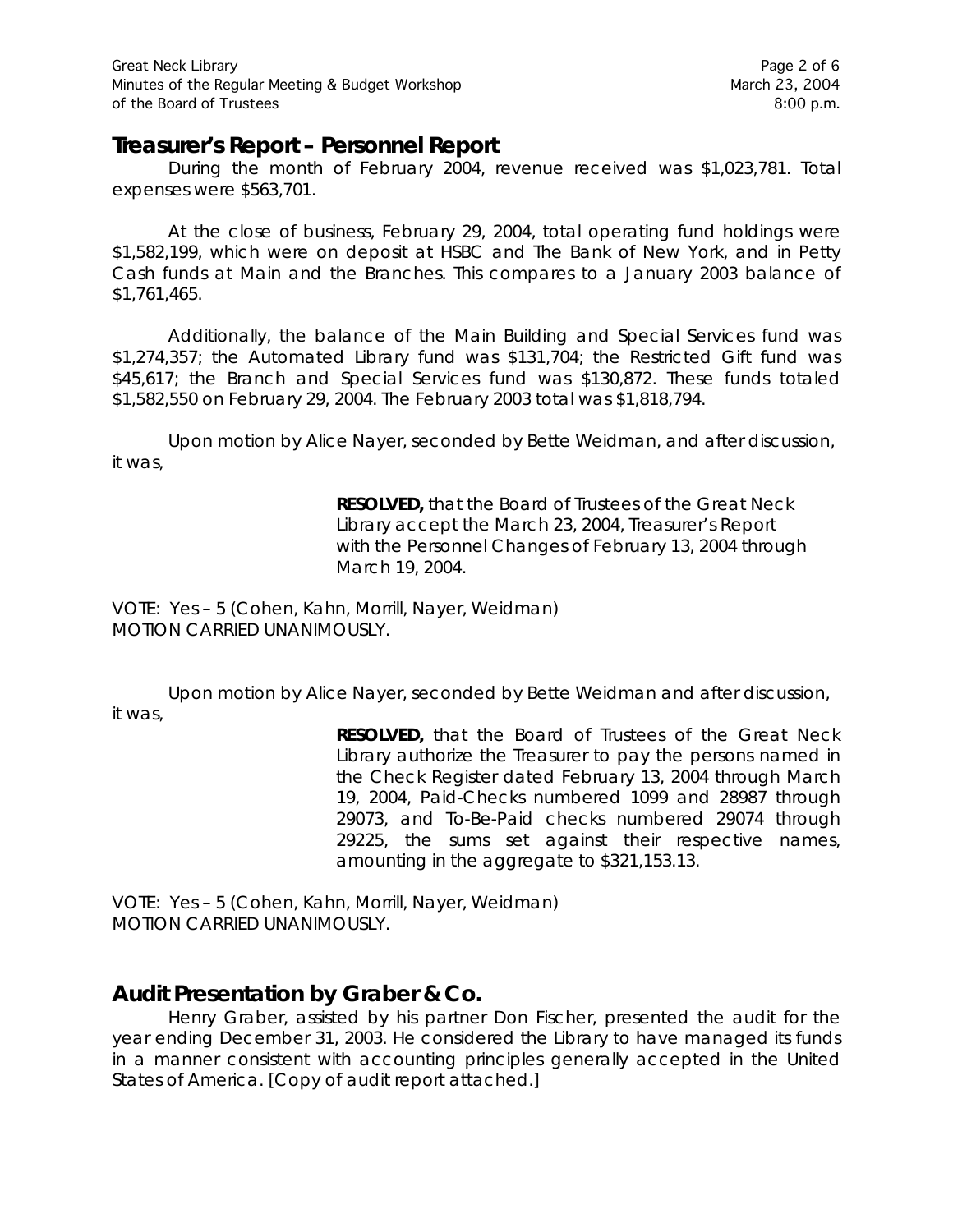Upon motion by David Kahn, seconded by William Morrill and after discussion, it was,

> **RESOLVED,** that the Board of Trustees of the Great Neck Library accept the Auditor's Report for the year ending December 31, 2003 as presented.

A member of the public inquired why this year's audit report did not list branch expenditures independently of the Main Library as was the practice in 1999 and 1998. President Cohen said that the matter would be researched and reported on at the next meeting.

Public Comment: Marietta DiCamillo, Varda Solomon

VOTE:Yes – 5 (Cohen, Kahn, Morrill, Nayer, Weidman) *MOTION CARRIED UNANIMOUSLY.*

## **Reports**

#### Branch

William Morrill, member of the Branch Committee, reported on the Branch Committee meeting of March 12, 2004 at the Station Branch Library. John Drukker was elected Chair. (Report attached)

Personnel Committee

Alice Nayer was elected Chair of this committee at a meeting on March 9, 2004.

Director's (attached)

Public Comment: Emanuel Kline, Ralene Adler, Marietta DiCamillo

### **New Business**

Policy Manual Changes

Upon motion by Alice Nayer, seconded by Bette Weidman and after discussion, it was,

> **RESOLVED,** that the Board of Trustees of the Great Neck Library amend its Policy Manual, as attached, specifically regarding Section 700-40.

Public Comment: Marianna Wohlgemuth, Ralene Adler

VOTE:Yes – 5 (Cohen, Kahn, Morrill, Nayer, Weidman) *MOTION CARRIED UNANIMOUSLY.*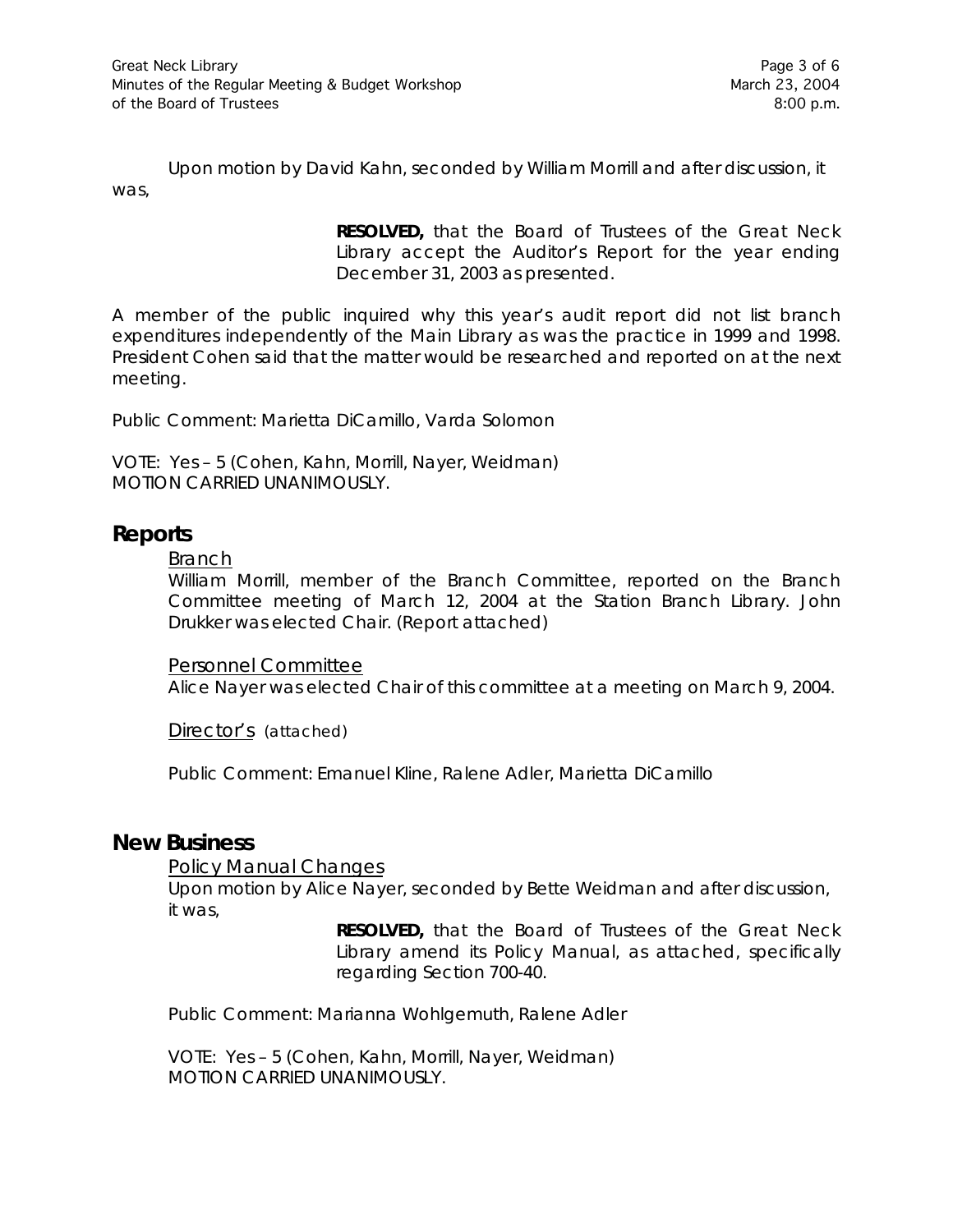#### American Library Association Conference

Upon motion by Bette Weidman, seconded by David Kahn and after discussion, it was,

> **RESOLVED,** that the Board of Trustees of the Great Neck Library authorize the attendance of two members of the professional staff at the American Library Association Conference to be held in Orlando, Florida, from June 25- June 29, 2004 at a cost not to exceed \$3,750 to be charged to the Travel/Conference line of the operating budget.

VOTE:Yes – 5 (Cohen, Kahn, Morrill, Nayer, Weidman) *MOTION CARRIED UNANIMOUSLY.*

#### Long Island Library Conference

Upon motion by Bette Weidman, seconded by William Morrill and after discussion, it was,

> **RESOLVED,** that the Board of Trustees of the Great Neck Library authorize the attendance of up to ten members of staff at the Long Island Library Conference to be held May 5, 2004 at the Crest Hollow Country Club, at a maximum reimbursement of \$50 per attendee, with funds to come from the Conference and Meeting budget line.

VOTE:Yes – 5 (Cohen, Kahn, Morrill, Nayer, Weidman) *MOTION CARRIED UNANIMOUSLY.*

#### Automated Library Fund

Upon motion by William Morrill, seconded by Bette Weidman and after discussion, it was,

> **RESOLVED,** that the Board of Trustees of the Great Neck Library authorize the purchase of the WinProxy 5.1 Secure Site Proxy Server at a cost of \$2,700 to be charged to the Automated Library Fund.

VOTE:Yes – 5 (Cohen, Kahn, Morrill, Nayer, Weidman) *MOTION CARRIED UNANIMOUSLY.*

Upon motion by David Kahn, seconded by William Morrill and after discussion, it was,

> **RESOLVED,** that the Board of Trustees of the Great Neck Library authorize the purchase of a new disk system for our Innovative Interfaces Inc. automated system at a cost of \$3,600 to be charged to the Automated Library fund.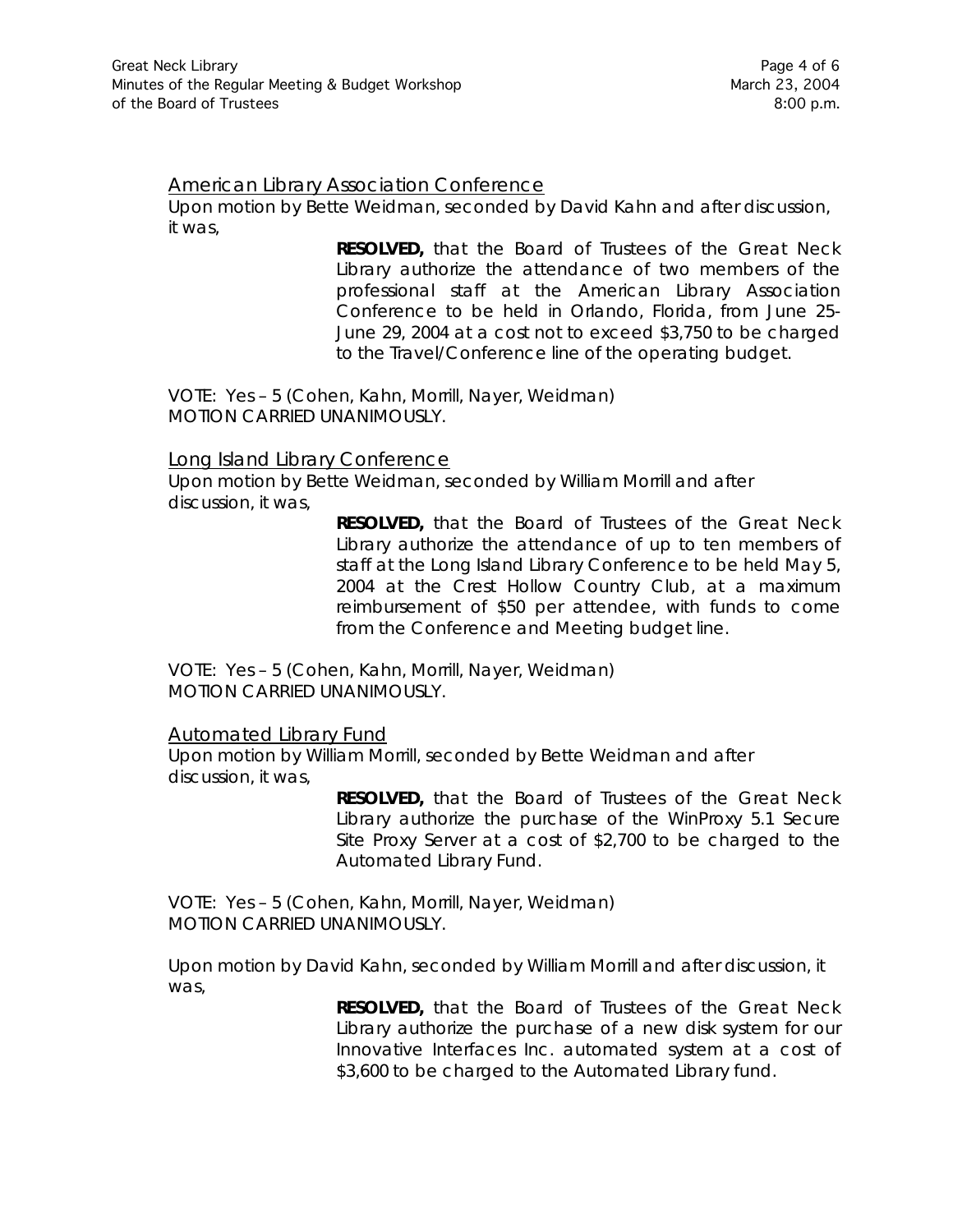VOTE:Yes – 5 (Cohen, Kahn, Morrill, Nayer, Weidman) *MOTION CARRIED UNANIMOUSLY.*

#### Telephone System Upgrade

Upon motion by Alice Nayer, seconded by David Kahn and after discussion, it was,

> **RESOLVED,** that the Board of Trustees of the Great Neck Library authorize the investment of up to \$26,000 for the purchase of telephone equipment enhancements as detailed in the proposal of DJJ Technologies dated March 5, 2004. Such funds are to be charged to the Telephone line of the current operating budget, up to the amount of savings generated from the \$60,000 budget. The balance, not expected to exceed \$14,000, will be transferred from the Main Building and Special Services fund.

Public Comment: Marianna Wohlgemuth, Marietta DiCamillo

VOTE:Yes – 5 (Cohen, Kahn, Morrill, Nayer, Weidman) *MOTION CARRIED UNANIMOUSLY.*

#### Excessing Old Equipment

Upon motion by Bette Weidman, seconded by David Kahn and after discussion, it was,

> **RESOLVED,** that the Board of Trustees of the Great Neck Library declare the Canon MP90 Microfilm Reader/Printer, serial #32102897, to be excess equipment, and authorize the Director to dispose of said equipment in an appropriate manner.

VOTE:Yes – 5 (Cohen, Kahn, Morrill, Nayer, Weidman) *MOTION CARRIED UNANIMOUSLY.*

#### **Correspondence** (attached)

Ralene Adler spoke to her letter of February 10, 2004.

### **Open Time**

Speaking: Ralene Adler

There was a five-minute intermission at the end of the regular meeting and prior to the commencement of the Budget Workshop.